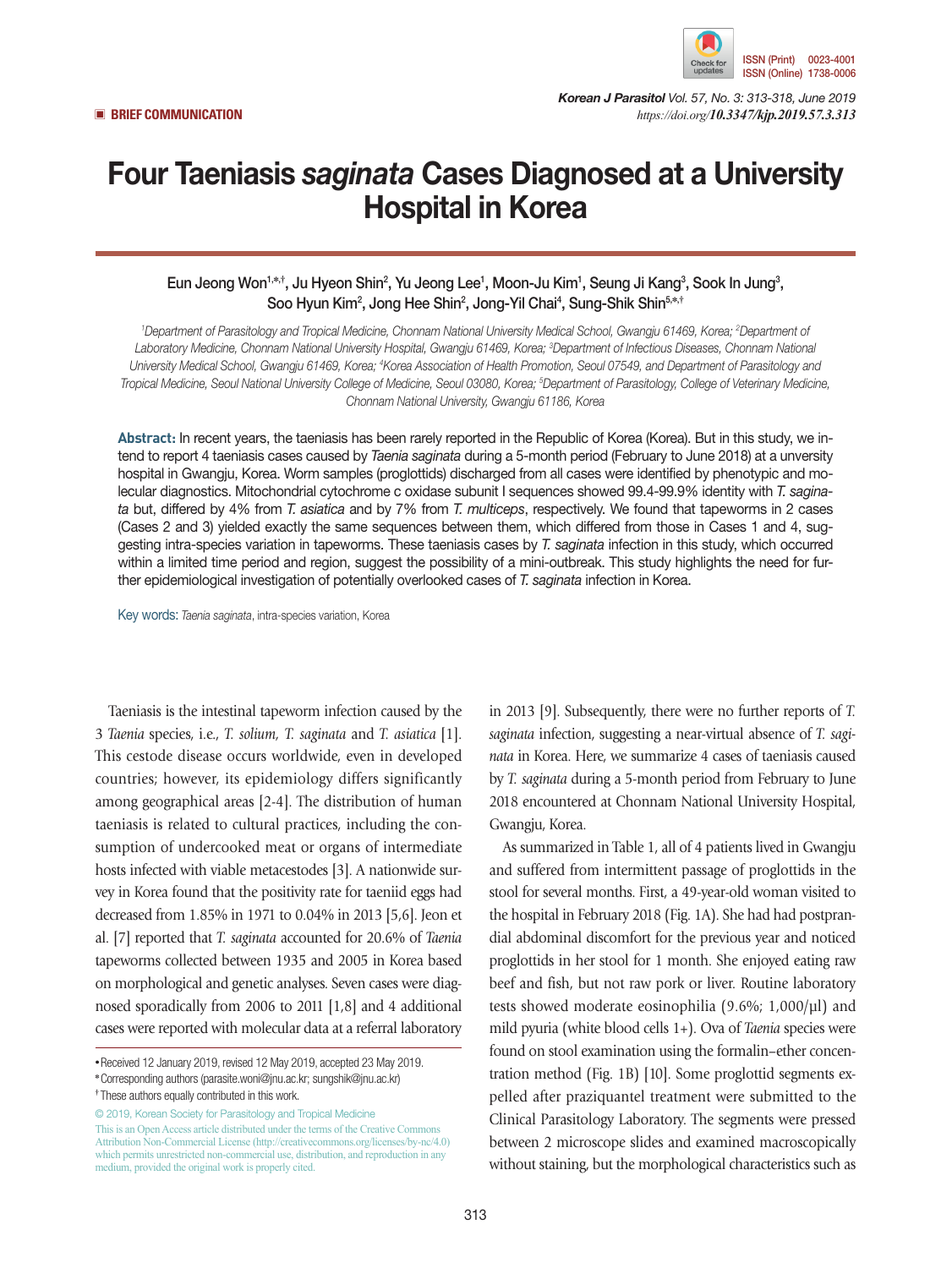| ş<br>1<br>Ó<br>j                                                          |
|---------------------------------------------------------------------------|
|                                                                           |
|                                                                           |
| ົ້າ<br>I                                                                  |
| I<br>֚֬֕<br>è<br>í                                                        |
| j                                                                         |
| ₹<br>ŧ                                                                    |
| ļ<br>į<br>¢<br>١                                                          |
| Ò<br>١<br>Ś                                                               |
| ₹                                                                         |
| į.<br>I                                                                   |
| ł<br>֦֧֦֧֦֧֦֧֦֧֦֧֦֧֦֧ׅ֧֦֧֦֧֦֧֦֦֧֦֧֦֧֦֧֦֧֚֚֚֚֚֚֬֘֝֜֓֬                      |
| ١                                                                         |
| l                                                                         |
|                                                                           |
| ï                                                                         |
| I                                                                         |
| j                                                                         |
| ह<br>ज<br>$\overline{ }$<br>ļ                                             |
| l                                                                         |
| j<br>I<br>ţ                                                               |
| ֖֖֖֧ׅ֧ׅׅ֧ׅׅ֧ׅ֧֚֚֚֚֚֚֚֚֚֚֚֚֚֚֚֚֚֚֚֚֚֚֚֚֚֡֝֜֝֬֜֝֬֜<br>ׇ֚֝֕<br>ׇ֚֬֡֡֡֡֡<br>I |
| į<br>Ī                                                                    |
| ī<br>j<br>I                                                               |
| j<br>i                                                                    |
| ļ<br>Ξ<br>i<br>֡֡֡֡֡֡<br>ׇ֚֬֡                                             |
| İ<br>j<br>$\overline{\phantom{a}}$<br>ׇ֚֘֝֬                               |
| j<br>l<br>ì<br>j                                                          |
| į<br>$\overline{a}$<br>١<br>l<br>j<br>j                                   |
| I                                                                         |
| į<br>Ž<br>ׇ֚֘                                                             |
| Ş<br>d<br>l                                                               |
| Ī<br>ì                                                                    |
| Ó                                                                         |
| d<br>֠<br>i<br>j                                                          |
| i<br>Í                                                                    |
| ĺ<br>ł                                                                    |
| ţ<br>Š<br>I                                                               |
| Ó<br>i                                                                    |
| ¢                                                                         |
| I<br>Ó<br>ì                                                               |
| i<br>i<br>5                                                               |
| i<br>$\frac{1}{2}$                                                        |
| ţ<br>ĉ<br>j<br>i                                                          |
| rest                                                                      |
|                                                                           |
|                                                                           |
|                                                                           |
| l                                                                         |
|                                                                           |
|                                                                           |
| Į                                                                         |
| ļ<br>֚֬֕                                                                  |
| l                                                                         |
|                                                                           |
|                                                                           |

|          |     |        |                                                                                 |                                                                     |                              | Table 1. Summary of the case presentations of human taeniasis caused by Taenia saginata during a 5 months, 2018 at a university hospital, Gwangju, Korea |                                  |                      |
|----------|-----|--------|---------------------------------------------------------------------------------|---------------------------------------------------------------------|------------------------------|----------------------------------------------------------------------------------------------------------------------------------------------------------|----------------------------------|----------------------|
| Case No. | Age | Sex    | Chief complaint                                                                 | Stool examination                                                   | Food history                 | Laboratory findings                                                                                                                                      | treatment<br>Previous<br>(times) | treatment<br>Current |
| Case     | QÞ  |        | Chronic abdominal discomfort Ova of Taenia species (+) and<br>(1-year duration) | some segments                                                       | Raw beef and fish            | Eosinophilia (1,000/µ)                                                                                                                                   | ALB (2)                          | PRZ                  |
| Case 2   | 59  | Щ      | $\subseteq$<br>Presentation of segments<br>stool                                | Ova of Taenia species (+) and<br>some segments                      | Raw beef and fish            | Not submitted                                                                                                                                            | <b>ALB</b> (several)             | PRZ                  |
| Case 3   | 61  |        | Auto-PBSCT status due to<br>multiple myeloma                                    | Ova of Taenia species (+) and<br>150 cm long chain with<br>movement | Raw beef, cow liver and fish | C. sinensis/Paragonimus westermani/<br>Eosinophilia (720/µl), Specific IgG for<br>Sparganum/Cysticercosis (-/-/-/-)                                      | None                             | PRZ                  |
| Case 4   | 51  | $\geq$ | Presentation of segments<br>stool                                               | Ova of Taenia species (+) and<br>some segments                      | Raw beef, cow liver and fish | Not submitted                                                                                                                                            | ALB <sub>(3)</sub>               | PRZ                  |
|          |     |        |                                                                                 |                                                                     |                              |                                                                                                                                                          |                                  |                      |

ALB, Albendazole; PBSCT, peripheral blood stem cell transplantation; PRZ, praziquantel. ALB, Albendazole; PBSCT, peripheral blood stem cell transplantation; PRZ, praziquantel.

| ֖֖֧ׅ֧ׅ֚֚֚֚֚֚֚֚֚֚֚֚֚֚֚֚֚֚֚֚֚֚֚֚֚֚֚֚֬֝֝֬֓֡֓֬ |
|--------------------------------------------|
|                                            |
|                                            |
| j<br>ׇ֚֘֡                                  |
| I                                          |
| את האי הא                                  |
|                                            |
| í                                          |
|                                            |
| ĺ<br>I                                     |
| i<br>j<br>ì                                |
| l                                          |
| ļ                                          |
|                                            |
|                                            |
| $\frac{1}{3}$                              |
| i<br>j<br>I                                |
| Ì<br>١                                     |
| Ş                                          |
| I<br>١                                     |
| Í<br>J<br>1                                |
| ׇׇ֠֡                                       |
| ļ<br>$\overline{\mathbf{S}}$               |
|                                            |
| i                                          |
| ł                                          |
| ١                                          |
| $\frac{1}{2}$                              |
| İ<br>ı<br>Ó                                |
| j                                          |
| $\frac{1}{2}$                              |
| i<br>i<br>İ<br>١                           |
| İ<br>l<br>í                                |
|                                            |
| ֦֧֜֡                                       |
|                                            |
| ة<br>أ                                     |
|                                            |
| j<br>¢                                     |
| ļ                                          |
| Į<br>J<br>l                                |
| )<br>١                                     |
| d<br>J<br>i                                |
|                                            |
| aha.<br>i                                  |
| ı                                          |
|                                            |

|             |                                    |      | Collection |                                                   |                                    |                                    | Matched base pairs (%) to the sequences of |                                    |                                       |
|-------------|------------------------------------|------|------------|---------------------------------------------------|------------------------------------|------------------------------------|--------------------------------------------|------------------------------------|---------------------------------------|
| Species     | Accession<br>ġ                     | Host | time       | Country                                           | Case 1 (Accession No.<br>MK644930) | Case 2 (Accession No.<br>MK644932) | Case 3 (Accession No.<br>MK644933)         | Case 4 (Accession No.<br>MK644934) | Reference                             |
|             | T. saginata AB465246 Human         |      |            | 2002-2005 South Korea                             | ,619/1,620 (99.9)                  | ,611/1,620 (99.4)                  | ,611/1,620 (99.4)                          | ,616/1,620 (99.8)                  |                                       |
|             | AB107244 Human                     |      | 2003       | Thailand                                          | ,619/1,620 (99.9)                  | ,611/1,620 (99.4)                  | ,611/1,620 (99.4)                          | ,616/1,620 (99.8)                  | $[12]$                                |
|             | <b>AB107240 Human</b>              |      | 2003       | Indonesia                                         | ,618/1,620 (99.9)                  | 1,610/1,620 (99.4)                 | ,610/1,620 (99.4)                          | ,614/1,620 (99.6)                  |                                       |
|             | AB107242                           | Mice | 2003       | Belgium                                           | ,618/1,620 (99.9)                  | ,610/1,620 (99.4)                  | ,610/1,620 (99.4)                          | ,615/1,620 (99.7)                  | $E \nvert E$                          |
|             | <b>AB107238 Human</b>              |      | 2003       | Ecuador                                           | ,618/1,620 (99.9)                  | ,612/1,620 (99.5)                  | ,612/1,620 (99.5)                          | ,615/1,620 (99.7)                  |                                       |
|             | AB107239 Unknown 2003              |      |            | China                                             | ,617/1,620 (99.8)                  | ,609/1,620 (99.3)                  | ,609/1,620 (99.3)                          | ,614/1,620 (99.6)                  | [12]                                  |
|             | AB984348 Human                     |      | 2014       | China                                             | ,617/1,620 (99.8)                  | ,609/1,620 (99.3)                  | ,609/1,620 (99.3)                          | ,614/1,620 (99.6)                  | Unpublished                           |
|             | AB107243 Human                     |      | 2003       | <b>Nepal</b>                                      | ,617/1,620 (99.8)                  | ,609/1,620 (99.3)                  | ,609/1,620 (99.3)                          | ,614/1,620 (99.6)                  | $\Xi$                                 |
|             | AB107241 Human                     |      | 2003       | expelled after<br>treatment in Japan<br>Ethiopia, | 1,615/1,620 (99.7)                 | 1,607/1,620 (99.2)                 | ,607/1,620 (99.2)                          | ,612/1,620 (99.5)                  | $[12]$                                |
|             | AY195858 Human                     |      | 2005       | Belgium, originated in Africa                     | 1,615/1,620 (99.7)                 | 1,607/1,620 (99.2)                 | ,607/1,620 (99.2)                          | ,614/1,620 (99.6)                  |                                       |
| T. asiatica | <b>AB465225 Human</b>              |      | 2002-2005  | South Korea                                       | ,552/1,620 (95.8)                  | ,552/1,620 (95.8)                  | ,552/1,620 (95.8)                          | ,552/1,620 (95.8)                  | $\frac{1}{2}$                         |
|             | <b>AB107235 Mice</b>               |      | 2003       | China                                             | ,552/1,620 (95.8)                  | ,552/1,620 (95.8)                  | ,552/1,620 (95.8)                          | ,552/1,620 (95.8)                  | $[12]$                                |
|             | AB608739 Human                     |      | 2010       | Japan                                             | ,551/1,620 (95.7)                  | ,551/1,620 (95.7)                  | ,551/1,620 (95.7)                          | ,551/1,620 (95.7)                  | Unpublished                           |
|             | <b>AB107236 Mice</b>               |      | 2003       | Indonesia                                         | ,551/1,620 (95.7)                  | ,551/1,620 (95.7)                  | ,551/1,620 (95.7)                          | ,551/1,620 (95.7)                  | $[12]$                                |
|             | AB465229 Human                     |      | 2002-2005  | Philippines                                       | ,550/1,620 (95.7)                  | ,550/1,620 (95.7)                  | ,550/1,620 (95.7)                          | ,550/1,620 (95.7)                  | $\begin{bmatrix} 1 & 1 \end{bmatrix}$ |
|             | AB533174 Unknown 2009              |      |            | Thailand                                          | ,550/1,620 (95.7)                  | 550/1,620 (95.7)                   | ,550/1,620 (95.7)                          | ,550/1,620 (95.7)                  | Unpublished                           |
|             | T. multiceps JX535570 Unknown 2012 |      |            | China                                             | ,501/1,623 (92.5)                  | ,502/1,623 (92.5)                  | ,502/1,623 (92.5)                          | ,499/1,623 (92.4)                  | Unpublished                           |
|             | JX535575 Unknown 2012              |      |            | China                                             | ,501/1,623 (92.5)                  | ,501/1,623 (92.5)                  | ,501/1,623 (92.5)                          | 1,498/1,623 (92.3)                 | Jnpublished                           |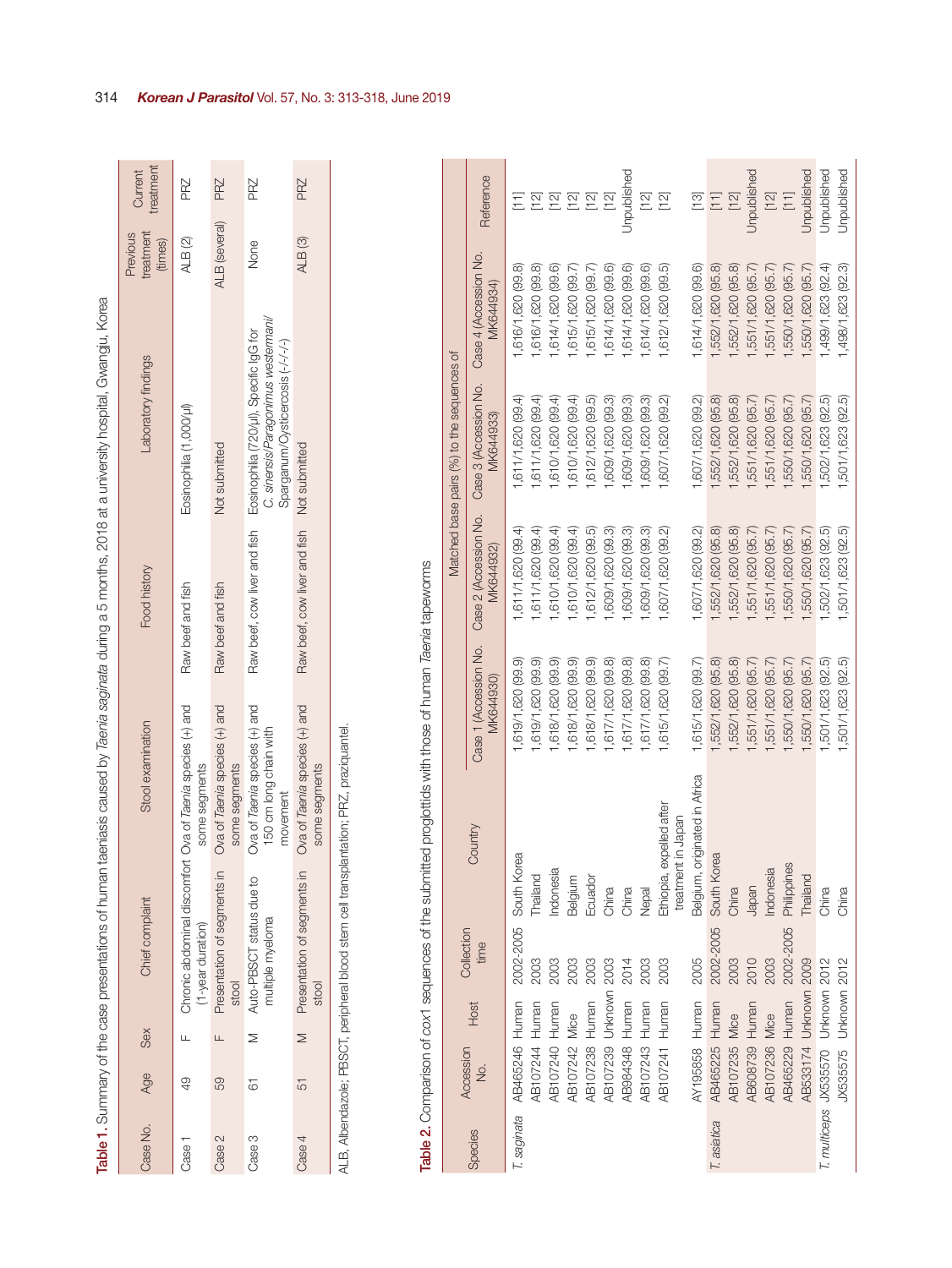

Fig. 1. Summary on 4 taeniasis saginata cases. (A) Four taeniasis cases occurred in the first half of 2018. An open circle indicates first proglottid passage; a closed circle indicates hospital visit. (B) An egg of *Taenia* detected from a case. (C) Segmented strobila 150 cm long, from Case 3.

uterine segments were not clear. A 59-year-old woman (Case 2) visited to our hospital in May 2018. She had noticed the intermittent passage of proglottids in her stool for 3 months, despite several albendazole treatments. She also enjoyed consuming raw beef and fish, but not raw pork or liver. No laboratory tests were requested except for the stool examination. Ova of *Taenia* species were found on the stool examination using the formalin–ether concentration method. We found more than 15 uterine segments filled with eggs in a proglottid pressed between 2 slides. A 61-year-old man (Case 3) also visited to our hospital in May 2018. He had been diagnosed with multiple myeloma, IgG, lambda type in October 2017 and had undergone chemotherapy followed by autologous peripheral blood stem cell transplantation in February 2018. He noticed the passage of proglottids in his stool 3 times during 1 month. He had consumed raw beef, raw cow liver, and raw fish, but not raw pork. Laboratory tests showed moderate eosinophilia (720/µl). Ova of *Taenia* species were found on stool

examination using the formalin–ether concentration method. An approximately 150-cm-long segment chain was collected after treatment with praziquantel (600 mg, 3 times a day) (Fig. 1C). We observed more that than 15 uterine segments filled with eggs in the expelled proglottids. A 51-year-old man (Case 4) visited to our hospital in June 2018 complaining of intermittent passage of proglottids in his stool for 5 months. He enjoyed raw beef, raw cow liver, or raw fish, but not raw pork. Any laboratory test was not requested except for the stool examination. A stool examination detected ova of *Taenia* species using the formalin–ether concentration method. A piece of proglottid was submitted, but was insufficient for morphological differentiation. All 4 patients were treated with praziquantel (10 mg/kg), and no ova were detected at follow-up.

To identify the tapeworm species, a partial sequence of the mitochondrial cytochrome *c* oxidase subunit 1 (*cox*1) gene was amplified from the submitted tapeworm segments. Genomic DNA was extracted from each ethanol-preserved tape-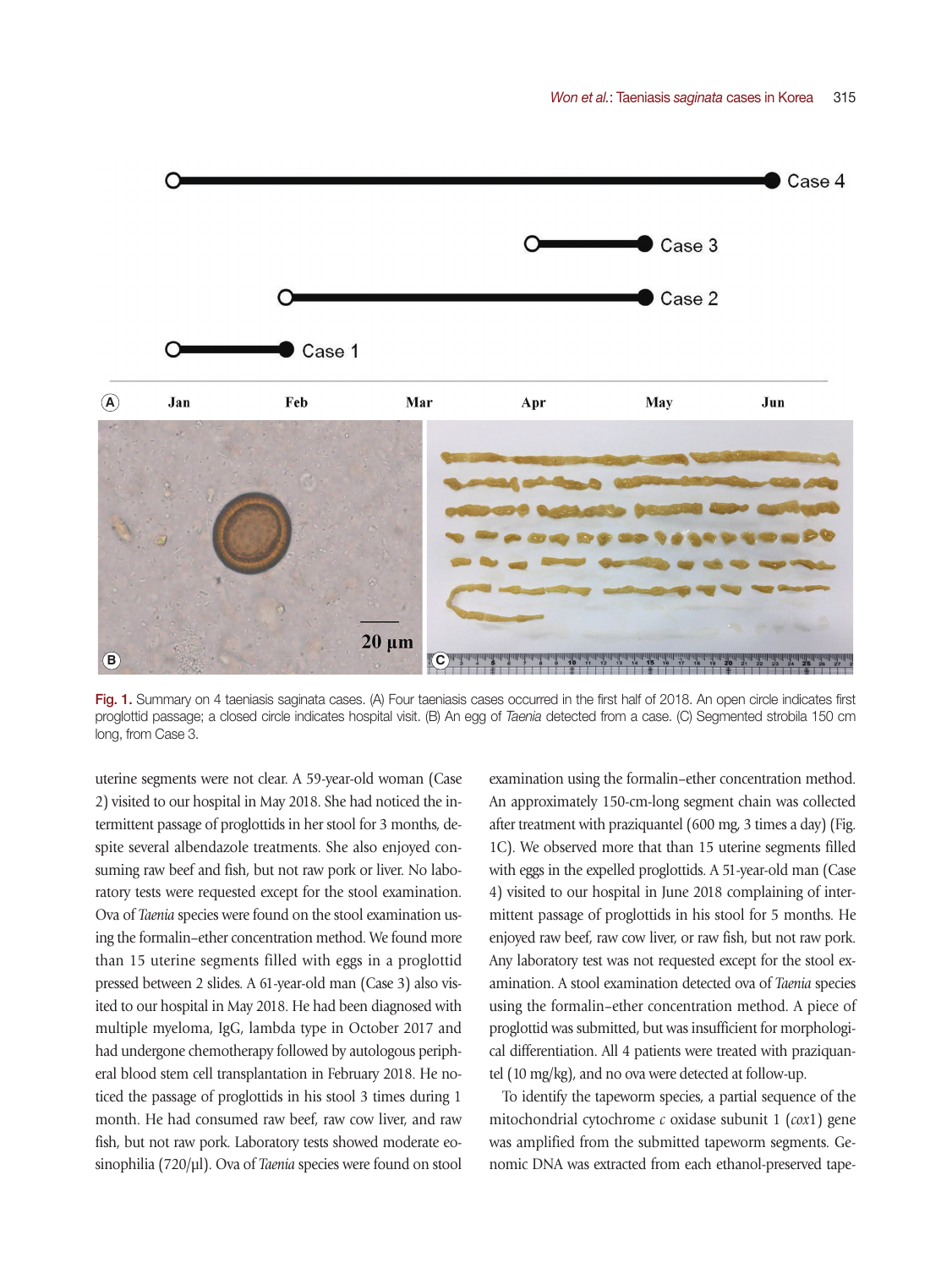

#### Echinococcus multilocularis (Japan, NC000928)

Fig. 2. A phylogenetic tree drawn based on *cox*1 sequences of taeniid tapeworms collected in this study and retrieved from GenBank. Accession numbers are indicated. Scale bar indicates a sequence distance of 0.02 nucleotide substitutions per site.

worm segment using the QIAamp DNA Mini Kit (Qiagen Hilden, Germany), according to the manufacturer's protocol, and used as a template for polymerase chain reaction (PCR) with the primers Tsag\_cox1/F (5′-GAGGAAATTGTGAAGTTACT-GCTA-3′) and Tsag\_cox1/R (5′-ATGATGCAAAAGGCAAATA-AACCT-3′) [11]. To amplify the cox1 gene, PCR was performed in 15 µl reaction mixtures containing 1 µl template, 200 µM of each dNTP, 0.2 µM of each primer, 0.3 U of Ex Taq polymerase (TaKaRa, Shiga, Japan) and manufacturer-supplied reaction buffer. The PCR cycling conditions consisted of 35 cycles of denaturation at 94˚C for 30 sec, annealing at 66˚C for 30 sec, and extension at 72˚C for 90 sec. The PCR products were sent to Macrogen (Seoul, Korea) for direct sequencing using the PCR primers listed above. The chromatograms of both sequences were trimmed manually and assembled using Seq-Man software (DNASTAR, Madison, Wisconsin, USA). Using BLAST searches, the assembled sequences, ranging in size from 1,762 to 1,791 bp, were compared Platyhelminths sequences deposited in the GenBank database. The *cox*1 PCR products amplified from expelled segments showed 99.4-99.9% identity with *T. saginata* (GenBank no. AB465246; Korea), but differed by 4% from *T. asiatica* (95.8% identity with the sequence of AB465225) and by 7% from *T. multiceps* (92.5% identity

with the sequence of JX535575), respectively (Table 2). To understand phylogenetic relationships, the assembled sequences of the 4 cases were compared with those of *T. saginata* from Korea (AB465246), China (AB107239 and AB984348), Japan (AB107241), Indonesia (AB107240), Belgium (AB107242 and AY195858), Ecuador (AB107238), Thailand (AB107244), and Nepal (AB107243); with those of *T. asiatica* from Korea (AB465225), China (AB107235), Japan (AB608739), Indonesia (AB107236), Philippines (AB465229), and Thailand (AB533174); with those of *Taenia multiceps* from China (JX535570 and JX535575), respectively [11-13]. The phylogenetic relationships among the *Taenia* genotypes were inferred using neighbor-joining (NJ) analysis with Geneious software (11.1.3) based on Tamura-Nei genetic distance model. Bootstrap analysis was performed with 3,000 replications. The mitochondrial *cox*1 gene sequence of *Echinococcus multilocularis* (NC000928) was used as an outgroup for phylogenetic analysis of *cox*1 dataset. Our 4 sequences clustered with the *T. saginata cox*1 genes, distinct from those of both other *Taenia* species (Fig. 2). The clustering diagram of *T. saginata cox1* gene indicated no significant genetic differentiation among different countries, although one of the 4 sequences appeared to be separated slightly.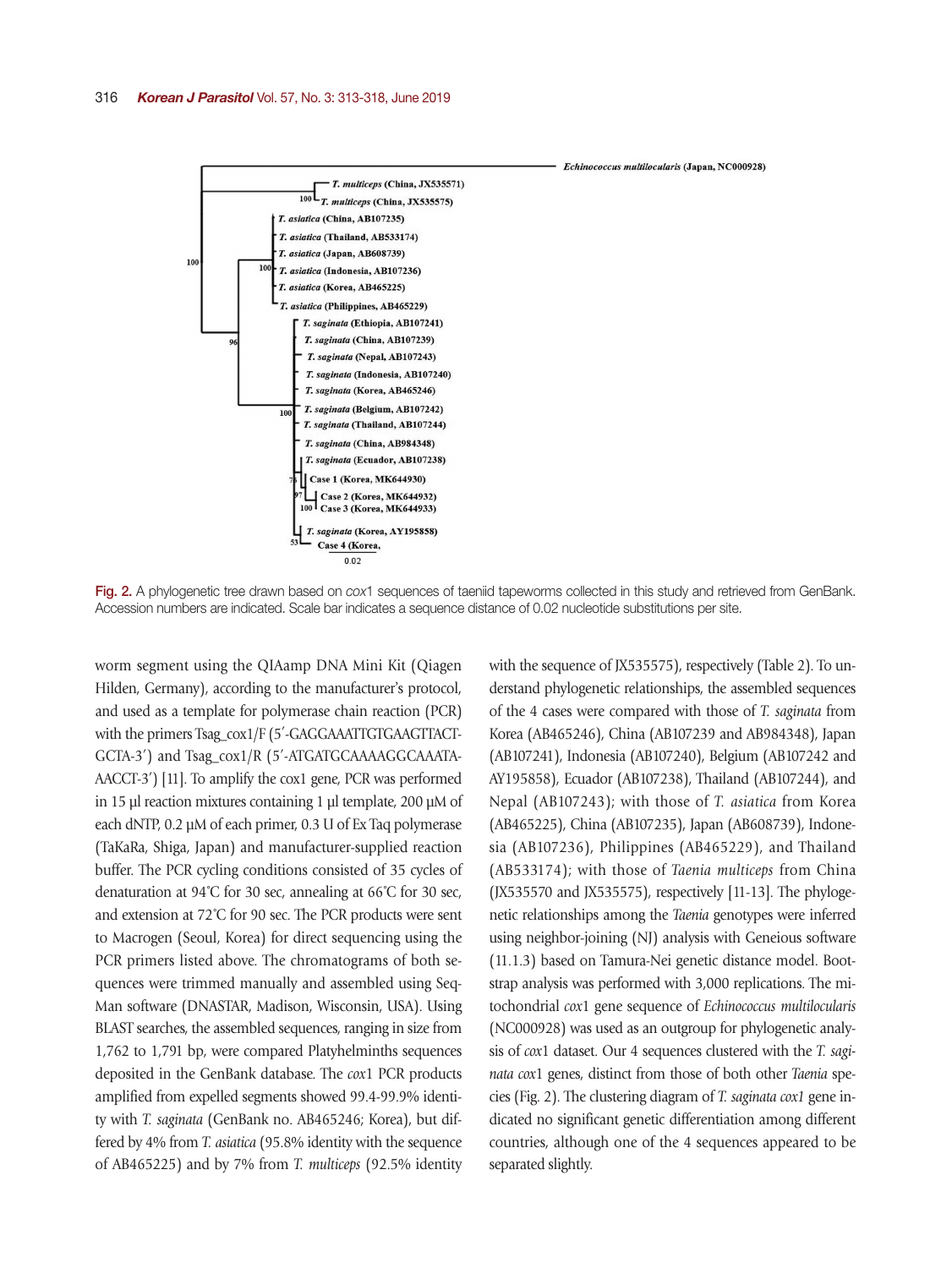Human taeniasis is usually diagnosed by observing ova in a patient's stool or examining gravid proglottids. All of the patients in this study visited the hospital because of passage of tapeworm proglottids in the feces. Morphological identification is essential, but it requires expertise and experience to identify *Taenia* species accurately. Moreover, observation of the uterine structure can be ambiguous when the specimen is not fresh [9]. *T. asiatica* can be misidentified as *T. saginata* because of their morphological similarity without molecular analysis [7,9]. We correctly differentiated *T. saginata* from *T. asiatica* by direct sequencing of the *cox1* gene. Furthermore, we found that tapeworms in Cases 2 and 3 had exactly the same sequences, but differed from those in Cases 1 and 4, suggesting intra-species variation in tapeworms. Little is known about genotype of *T. saginata* obtained from Korean patients. Anantaphruti et al. [14] found 14 haplotypes among 73 *T. saginata* isolates in Thailand by partial *cox1* sequencing (924 bp): haplotype A was the major one (52.1%), followed by haplotype B (21.9%). Our Cases 1 and 4 seem to be haplotype A, while Cases 2 and 3 were new haplotype (A12G and C194T, compared to haplotype B). Jeon et al. [13] performed partial nucleotide sequencing of mitochondrial *cox1* and ITS2 of *Taenia* specimens from Korean collections obtained over 70 years and found that *T. asaitica* accounted for 3-quarters of all *Taenia* infections, and that there was no significant intra-species variation in tapeworms. Recently, human infections caused by hybrid infection with *T. saginata* and *T. asiatica* tapeworms in Laos were identified by sequencing the DNA polymerase delta region [4]. Although we could not perform this, further study may be necessary to understand genetic variation using both mitochondrial and nuclear DNA.

Human taeniasis has virtually disappeared during the past 2 decades in Korea, although a few sporadic cases may be hidden, or the exact prevalence may be underestimated. It is noteworthy that our 4 cases occurred within a limited area and a short time period. This suggests the possibility that cattle harboring *T. saginata* metacestodes may be present in Korea. Little has been reported about the current epidemiology on *Cysticercus bovis* in cattle, although the positive rates of 5.1-37.6% were reported from 1924 to 1943 [15-17]. Very recently, the Health and Environment Research Institute of Gwangju investigated the seroprevalence of cysticercosis in 213 serum samples collected from 2 slaughterhouses in Gwangju from April to July 2017 using an enzyme-linked immunosorbent assay (ELISA). A single sample obtained from a beef cattle farm with

more than 100 cows in Jeollanam-do was positive for cysticercosis. ELISA is more sensitive than classical meat inspection techniques for identifying cattle infected with cysticerci [18]. Although we could not track the exact origin of the raw beef in this study, further inspection may be helpful to clarify whether the lifecycle of *T. saginata* persists in nearby Jeollanam-do. Infection caused by imported beef or the past infection are also possible, other than domestic mini-outbreak. Nevertheless, clinician should be aware of this overlooked parasitic infection considering the traditional habit of ingesting undercooked beef in Korea. Our findings also suggest the need for further epidemiological evaluation of *T. saginata* infection in Korea.

## ACKNOWLEDGMENT

This study was supported by a grant (CRI17009-1) of Chonnam National University Hospital Biomedical Research Institute.

### CONFLICT OF INTEREST

We have no conflict of interest related to this work.

#### **REFERENCES**

- 1. Chai JY. Human taeniasis in the Republic of Korea: hidden or gone? Korean J Parasitol 2013; 51: 9-17.
- 2. Okello AL, Thomas LF. Human taeniasis: current insights into prevention and management strategies in endemic countries. Risk Manag Healthc Policy 2017; 10: 107-116.
- 3. Dorny P, Praet N. *Taenia saginata* in Europe. Vet Parasitol 2007; 149: 22-24.
- 4. Sato MO, Sato M, Yanagida T, Waikagul J, Pongvongsa T, Sako Y, Sanguankiat S, Yoonuan T, Kounnavang S, Kawai S, Ito A, Okamoto M, Moji K. *Taenia solium, Taenia saginata, Taenia asiatica*, their hybrids and other helminthic infections occurring in a neglected tropical diseases' highly endemic area in Lao PDR. PLoS Negl Trop Dis 2018; 12: e0006260.
- 5. Ministry of Health and Social Affairs and Korean Association for Parasite Eradication. Prevalence of Intestinal Parasitic Infections in Korea-the 1st report. Seoul, Korea. 1971, pp 1-26 (in Korean).
- 6. Korea Centers for Disease Control and Prevention. National Survey of Intestinal Parasitic Infections in Korea, 8th Report 2013. KCDC 2014; 1: 89-94 (in Korean).
- 7. Jeon HK, Kim KH, Chai JY, Yang HJ, Rim HJ, Eom KS. Sympatric distribution of three human *Taenia* tapeworms collected between 1935 and 2005 in Korea. Korean J Parasitol 2008; 46: 235-241.